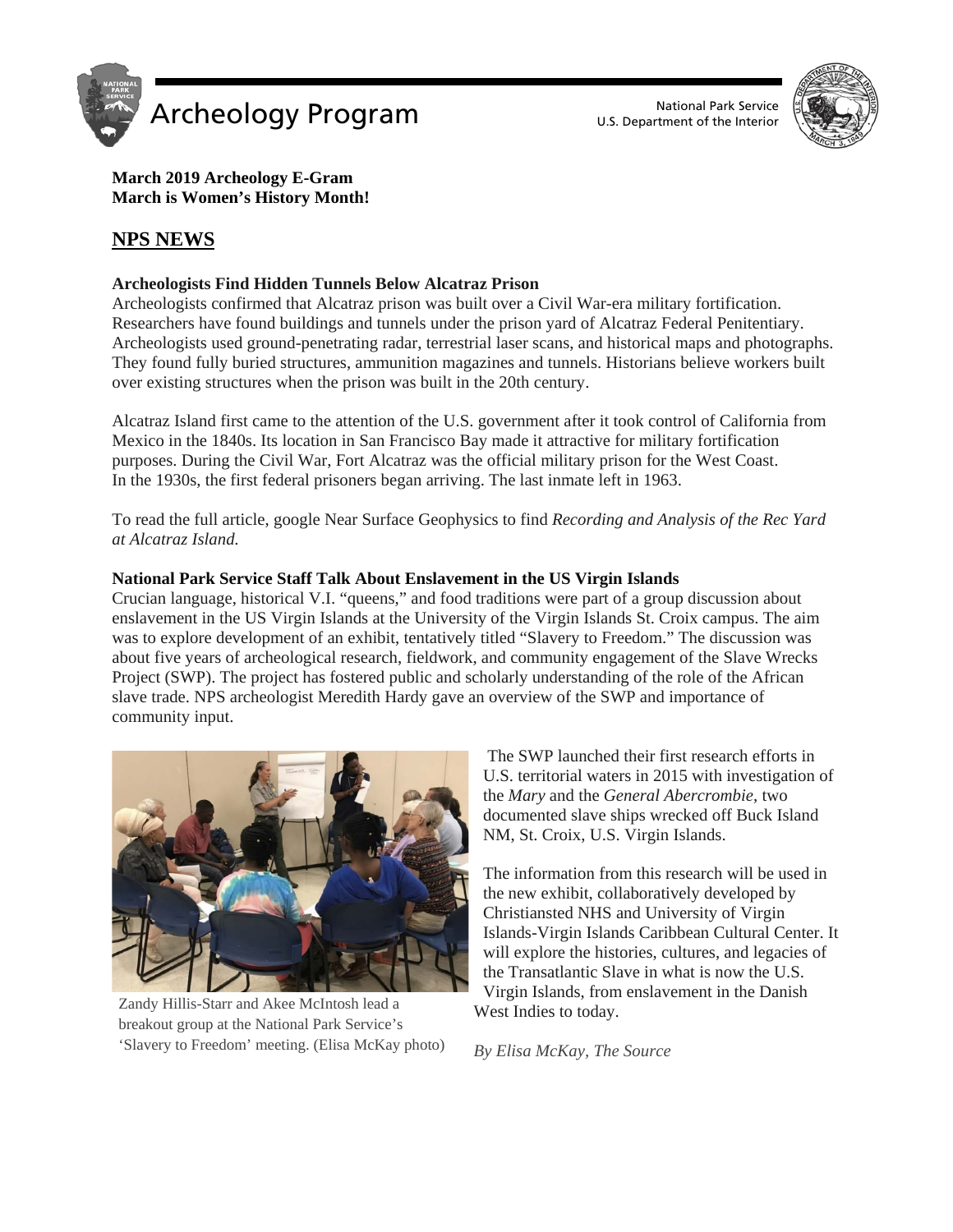## **Entry fee eliminated at Casa Grande Ruins National Monument**

Casa Grande Ruins National Monument has stopped charging entry fees. It's now free to visit the national monument in Coolidge, Arizona, about 55 miles southeast of downtown Phoenix. The fee was eliminated March 7, 2019, after the service did a cost-benefit analysis.

The park features what's left of a Great House and parts of an 800-year farming community for Sonoran Desert people. Padre Eusebio Francisco Kino first documented the ruins after he visited in 1694. President Benjamin Harrison created the first U.S. prehistoric and cultural reserve on a square mile surrounding the ruins in 1892, when Arizona was still a territory. In 1918, management of the site was transferred to the NPS.

## **African Burial Ground National Monument Participates in United Nations' Exhibit Opening**

Michael Frazier, NPS Historian for African Burial Ground National Monument joined Alison Smale, United Nations Under-Secretary-General for Global Communications; Dominique Jean-Louis, Curator, New York Historical Society; and Louise Bailey, Senior Political Advisor, African Union Mission to the United Nations for the opening of the exhibit "From Africa to the New World: Slavery in New York."

The exhibit educates visitors about the history of the transatlantic slave trade and the role that the arts played in the struggle of enslaved people towards freedom and justice. Through preserved writings, portrait drawings, engravings and other forms of art, the exhibit reveals a chapter of the transatlantic slave trade that unfolded in New York City, and its unique circumstances.

The event was organized in connection with the International Day of Remembrance of the Victims of Slavery and the Transatlantic Slave Trade. This year the celebration's theme is "Remember Slavery: The Power of the Arts for Justice." In commemoration of the memory of the victims of the transatlantic slave trade, the General Assembly declared March 25 the International Day of Remembrance of the Victims of Slavery and the Transatlantic Slave Trade, to be observed annually.

African Burial Ground National Monument is the oldest and largest known excavated burial ground in North America for both free and enslaved Africans. It protects the historic role slavery played in building New York City. The site honors both the spirit of those buried here and those who fought for the respectful protection of this site for this and future generations.

For more information on the Slave Route project, go to [http://www.unesco.org/new/en/social-and-human](http://www.google.com/url?q=http%3A%2F%2Fwww.unesco.org%2Fnew%2Fen%2Fsocial-and-human-sciences%2Fthemes%2Fslave-route%2F&sa=D&sntz=1&usg=AFQjCNGV4BYqxNJJH2MPyKWfZjW_VWGNxg)[sciences/themes/slave-route/.](http://www.google.com/url?q=http%3A%2F%2Fwww.unesco.org%2Fnew%2Fen%2Fsocial-and-human-sciences%2Fthemes%2Fslave-route%2F&sa=D&sntz=1&usg=AFQjCNGV4BYqxNJJH2MPyKWfZjW_VWGNxg)

# **FEDERAL NEWS**

#### **Interior Department Museum Program Finalizes Collection Guidance**

The DOI Museum Program has finalized museum collection guidance. Program staff, with the help of the Army Corps of Engineers, surveyed approximately 200 non-DOI repositories. They also finalized the policy DOI Museum Property Directive 17, *Working with Non-Bureau Facilities and Repositories to Manage DOI Museum Collections*; and developed associated guidance documents: *Department of the Interior Guidance for Working with Non-Bureau Facilities and Repositories to Manage DOI Museum Collections* and *Department of the Interior Template for a Repository Agreement Between a Bureau or Bureau Unit and a Non-Bureau Repository.*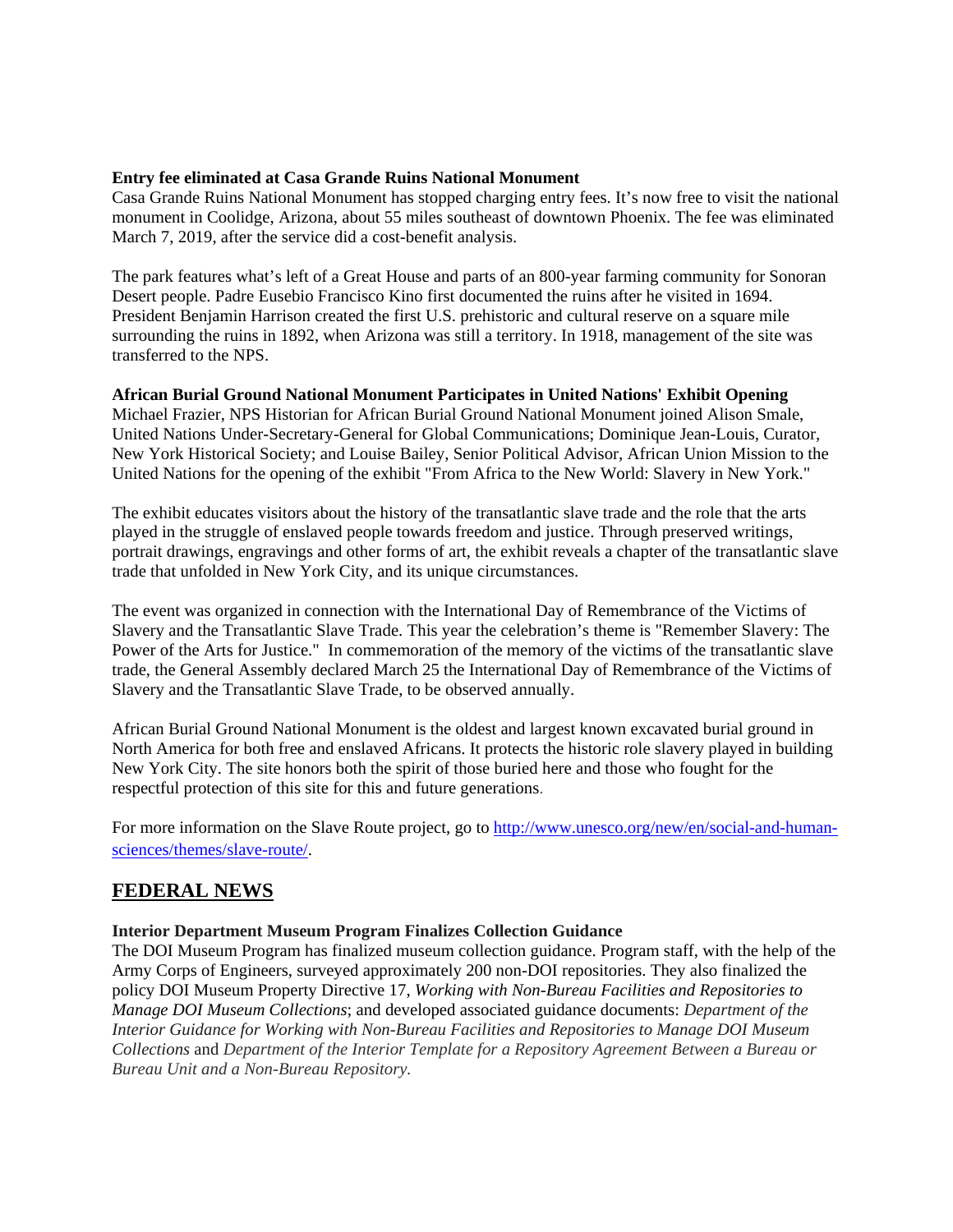The guidance provide best practices, recommendations, and samples for policy implementation. The repository agreement template has clause options as well as appendices with sample processes and agreements on a range of issues (e.g., access and use, reproduction, consumptive analysis, and commercial use). These guidance documents facilitate implementation of Directive 17.

The program is building an online, interactive repository agreement tool, which uses the repository agreement template, that will allow those who are drafting a repository agreement to answer non-legal questions to generate a tailored, draft repository agreement. Live and WebEx training (available in DOI Talent) on working with partners to manage DOI museum collections is available.

These efforts respond to Recommendation #9 of the Office of Inspector General Report, *[Museum](https://www.doioig.gov/sites/doioig.gov/files/2010-I-0005.pdf)  [Collections: Accountability and Preservation.](https://www.doioig.gov/sites/doioig.gov/files/2010-I-0005.pdf)* Recommendation #9 is: "Increase effectiveness of control over museum collections held at non-DOI facilities by: (a) identifying all organizations that hold DOI collections; (b) identifying all objects held by those organizations; and (c) ensuring that annual physical inventories are conducted."

These documents are available on the DOI Interior Museum Program Directives website at https://www.doi.gov/museum/policy/Museum-Directives

Contact: Elizabeth Varner, [elizabeth\\_varner@ios.doi.gov](mailto:elizabeth_varner@ios.doi.gov)

# **National Endowment for the Humanities Funds Exhibit of Archaic Paintings**

The National Endowment for the Humanities, through the Traveling Exhibition Program of the Utah Division of Arts & Museums and the Utah Arts Council, has funded a traveling exhibit of photographs of Archaic paintings from the western U.S. The paintings in the remote recesses of Canyonlands NP and on BLM lands across Utah, Colorado, northern Arizona, eastern Nevada and parts of Wyoming.



A detail of a creator figure with rice grass sprouting from a finger at the Harvest Panel in the Green River Study Area. A rabbit floats over the arm and a bird flies nearby.

Courtesy of Craig Law

The Barrier Canyon pictographs are concentrated along Colorado Plateau rivers, especially the confluence of the Green and Colorado rivers. From tiny 5-inch animal figures to stunning 8-foot-tall human shapes with no arms or legs and alien-like bug eyes, Barrier Canyon Style images are usually a dark, blood-red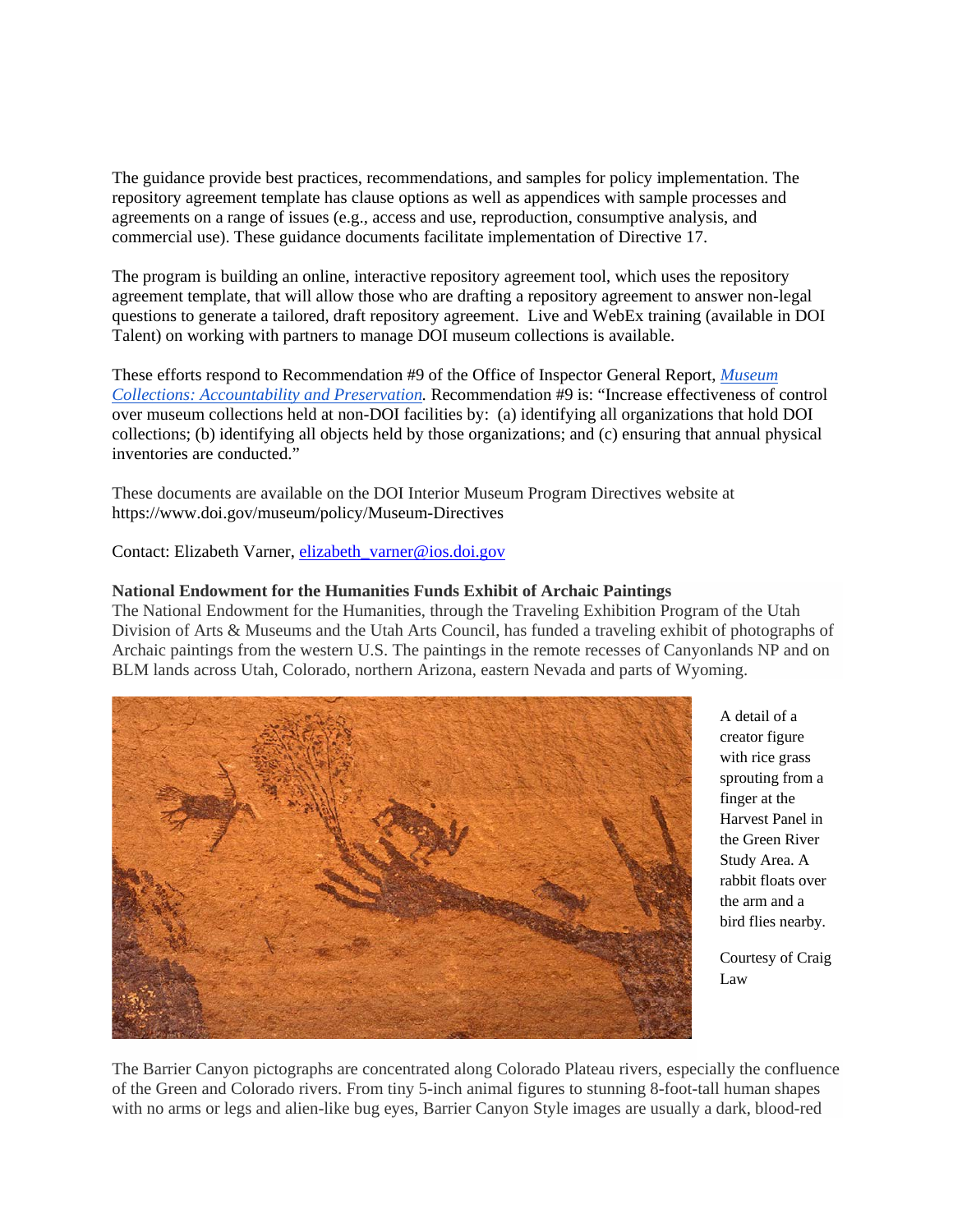color. They may have been painted 9,000 years ago; many panels are at least 5,000 years old. The brush strokes and vibrant paint pigments make the images seem fresh and newly painted, yet one carbon dating of an embedded hair from a paintbrush dates from 6750 B.C. The paintings are probably made by mixing blood and clay, and possibly using urine as a binder.

There are no violent depictions. No severed heads, battle scenes, no images of human conflict. Instead, there are "friendly associations of animal, bird, snake and plant images with anthropomorphic spirit figures." Only 20-25% have eyes. Most have no ears or noses and no way to distinguish gender. Snakes writhe in their hands or above their heads. Circling the creatures are delicate menageries of exquisitely painted birds, ducks, geese, deer and, occasionally, free-floating eyeballs with wings.

David Sucec, director of the Barrier Canyon Style Project, and photographer Craig Law teamed up over 25 years ago to inventory this rare Archaic rock-art style, which represents some of the oldest outdoor paintings in North America. They have found close to 450 sites. The BLM has few staff to enforce regulations on backcountry travel, and rock art vandalism is an ongoing problem. Far too many panels have been shot at or scratched over.

The exhibit will travel for several years across Utah. Now, folks who may never venture deep into Colorado Plateau canyons can see these remarkable images.

From story by *Andrew Gulliford, The Journal*

## **Looter Sentenced**

Federal investigators have stopped a man who looted artifacts and destroyed archeological sites on public and tribal lands. Timothy Brian Harrison has been sentenced to serve one year and one day in prison and ordered to pay \$113,000 in restitution. He was convicted on two felony counts of excavation and removal of archeological resources from public lands and one misdemeanor count of unlawful possession of methamphetamine. He must self-surrender to begin serving his sentence on April 23, 2019.

Harrison conducted looted prehistoric archeological sites on federal lands in Alpine and El Dorado Counties, near Lake Tahoe. He collected tens of thousands of artifacts from multiple archeological sites, and virtually destroyed two sites. During the trial, representatives of the Washoe Tribe of California and Nevada spoke about the impact on the tribe from this destruction of sites. They explained that Harrison's digging erased their past and interfered with the tribe's ability to teach younger generations about their history and culture.

An NPS Special Agent assisted the USFS, BLM, DEA, FBI, California State Fish & Wildlife Service, California Highway Patrol, and Alpine County Sheriff's Department on this investigation. The US Attorney's Office for the Eastern District of California prosecuted the case.



**The Federal Archeologist's Bookshelf: Cougar Creek: Quantitative Assessment of Obsidian Use in the Greater Yellowstone Ecosystem**  By Douglas H. MacDonald, Elizabeth A. Horton, and Todd A. Surovell **American Antiquity** 84(1) 158-179. (2019)

With more than 15 sources of obsidian and other lithic materials, the Greater Yellowstone Ecosystem of Montana, Wyoming, and Idaho is one of the richest toolstone regions in northwestern North America. This article introduces a quantitative assessment technique to compare attributes of seven Yellowstone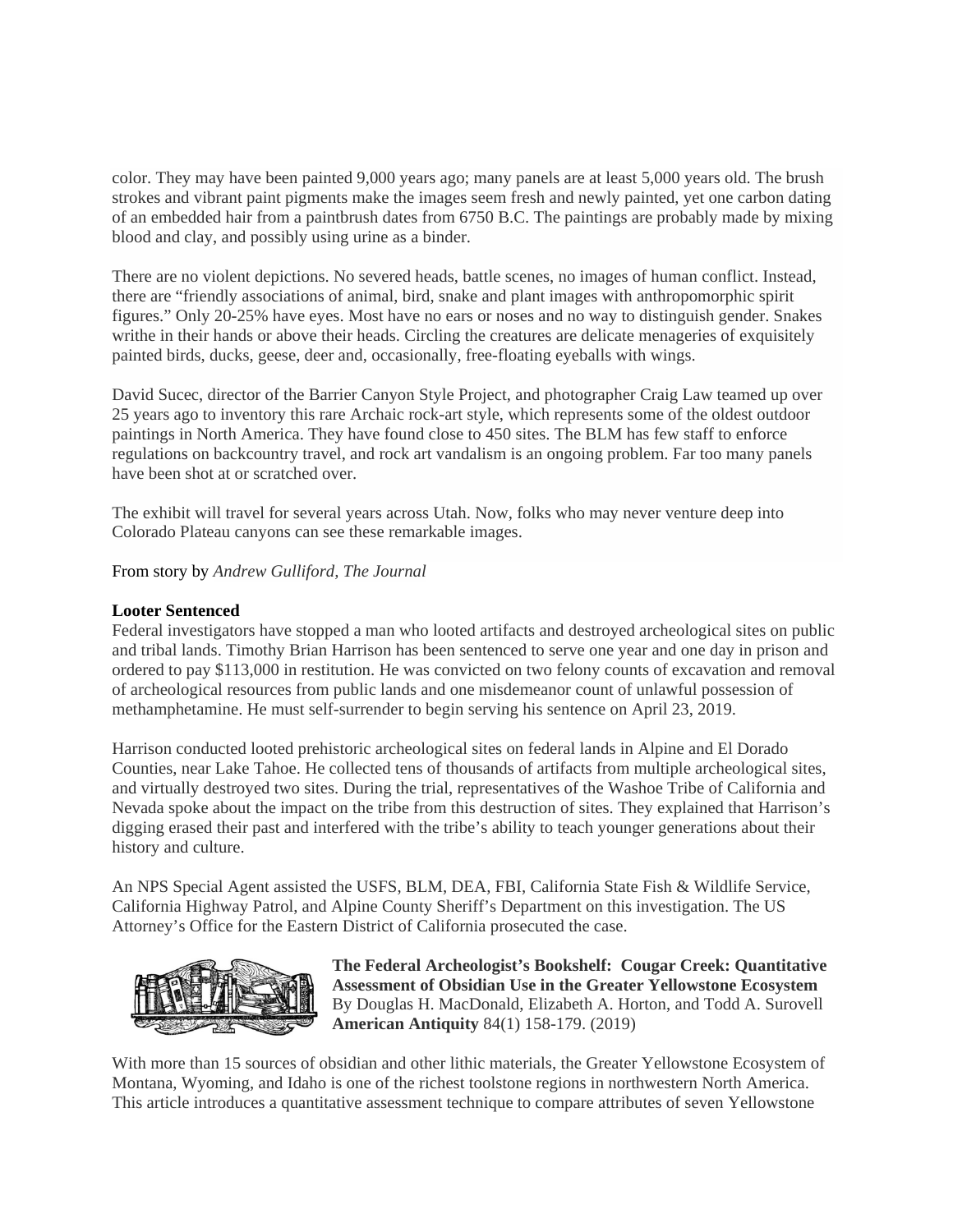obsidians used by Native Americans over at least 11,000 years. The proposed assessment technique is replicable and adaptable to other regions. This article also analyzes the procurement, use, and distribution of the poorly studied Cougar Creek obsidian. Archaeological research documented Cougar Creek obsidian outcrops, procurement areas, and secondary processing sites. Native Americans acquired the material at surface exposures, as well as occasional trench and pit excavations. There is a significant distance decay reduction in its use, especially when compared with Obsidian Cliff obsidian. Using a weighted z-score analysis, the material attributes of Cougar Creek were compared with those of six regional obsidians to determine the factors involved in their differential use. Based on these rankings, Cougar Creek obsidian experienced low demand and usage due to poor quality and availability. In contrast, due to their high quality, abundance, and aesthetics, Obsidian Cliff and Bear Gulch obsidians were preferred for stone tool production.

# **National Museum of the American Indian Focuses on Missing Indigenous Women**

A month-long exhibition at NMAI of empty red dresses reminds us of missing and murdered indigenous women. Without names or faces and without stories to tell, the dresses are devoid of everything but one important fact: the bodies they were meant to adorn are now gone. The exhibition is meant to bring attention to the issue of Missing and Murdered Indigenous Women and has toured Canada for nearly 10 years.

Métis artist Jaime Black initiated the REDress Project by hanging red dresses in a gallery in Winnipeg, Manitoba. The University of Winnipeg then commissioned Black to install REDress at the university. She says, "They wanted to … get all the people at the university thinking and talking about what was going on here and beyond, as far as the safety of Indigenous women and girls." The dresses were donated by members of communities across Canada.

The color red has many meanings. It is the color of life, of blood, and a symbol of the feminine. The color also symbolizes violence, both personal and systemic. It helps viewers remember the unnecessary violence and loss that continues in Canada and the U.S. In 2014, the Royal Canadian Mounted Police released a report that identified nearly 1,200 missing and murdered Indigenous women and girls. Now numbers are into the several thousands, but to many non-indigenous people, the issue is invisible.



# *From story by Frank Hopper, Indian Country Today*

#### **Government Accountability Office Releases Report on Native American Cultural Property**

In August 2018 the GAO released *Native American Cultural Property: Additional Agency Actions Needed to Assist Tribes with Repatriating Items from Overseas Auctions.* Overseas auction house sales of Native American cultural items have raised concerns among tribes and Federal government that items may have been taken without tribes' consent. While no comprehensive data exist about the world market for Native American cultural items, several tribes have identified items in at least 15 auctions in Paris since 2012. Some tribes have sought to repatriate these items with the help from federal agencies.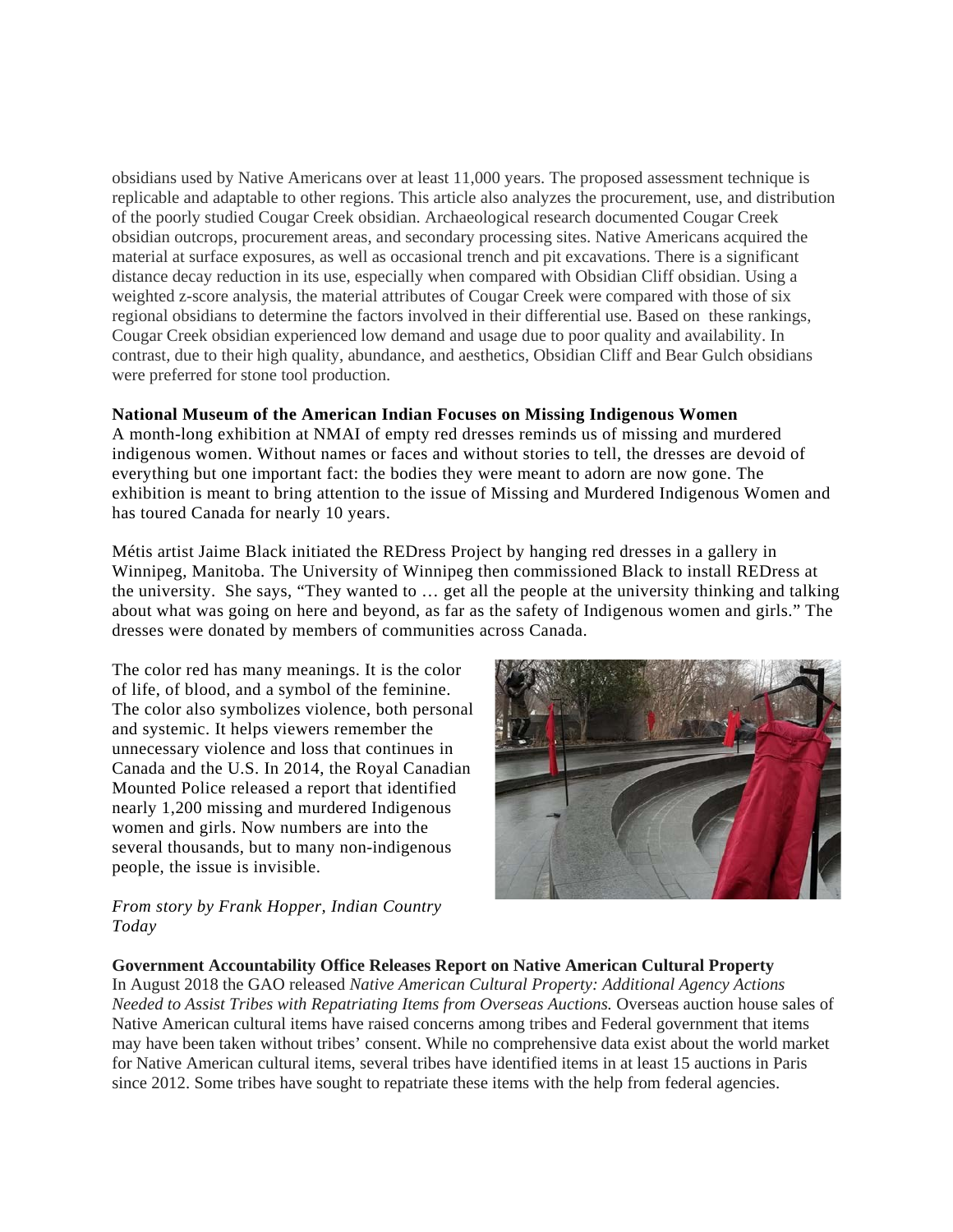GAO reviewed federal agency repatriation efforts. The resulting report examines federal agencies' actions to assist tribes in repatriating cultural items being auctioned overseas; and the laws that address the export, theft, and trafficking of cultural items and any challenges in proving violations of these laws. GAO reviewed federal and tribal documentation on international repatriation; compared federal actions with selected leading collaboration practices; analyzed laws and legal proceedings; and interviewed officials selected for their involvement in international repatriation.

GAO made three recommendations to each of the four involved agencies, including implementing leading collaboration practices and assessing the U.S. legal framework governing the export, theft, and trafficking of these cultural items. The agencies agreed, with the exception of DOJ, who disagreed with the recommendation to assess the U.S. legal framework.

To read the full report, go to<https://www.gao.gov/products/GAO-18-537>

# **GRANTS AND TRAINING**

# **Cotter Award Deadline Extended**

The NPS Cotter Award deadline has been extended until 15 April 2019. Consider nominating your exemplary colleagues and collaborators for the two Cotter Award categories. Nomination guidelines and format can be found at: [https://drive.google.com/open?id=1wnSnHGf\\_s22rtS0iTKMClrD0yRpbSHnb](https://drive.google.com/open?id=1wnSnHGf_s22rtS0iTKMClrD0yRpbSHnb)

Contact: Adam Freeburg, [adam\\_freeburg@nps.gov.](mailto:adam_freeburg@nps.gov)

# **Fire Archeology Training Courses**

Two Fire Archeology Training courses will be held in Spring of 2019

- April 22 26, at Santa Fe Sage Inn, 725 Cerrillos Road, Santa Fe, NM 87505
- June  $11^{th}$ -15<sup>th</sup>, at Lassen National Forest, Forest Supervisors Office, Susanville, CA.

The training provides participants with the foundation to serve as an Archeologist (ARCH) during wildland fire incidents. Archeologist work with Incident Management Teams, Resource Advisors, and fireline personnel to address concerns about the impacts of wildland fire, fire operations and post-fire conditions on cultural resources. Archeologists identify repair needs resulting from fire suppression impacts, Burned Area Emergency Response (BAER), Burned Area Rehabilitation (BAR), and restoration efforts. The role of the Archeologists' determining effects on cultural resources, and working with prescribed fires and mechanical treatments will also be explored.

Each course participant is provided with an extensive electronic fire archeology library containing policies, guidelines, technical publications, templates and forms. Nominations will be accepted from all federal, state, and local agencies and non-governmental organizations. Applicants **do not** need to possess a Red Card in order to attend the course.

E-mail nominations to Linn Gassaway (1gassaway@fs.fed.us) by COB Monday, March  $25<sup>th</sup>$ , 2019. Email or call (530-252-6480 or cell 530-249-0532) with any questions.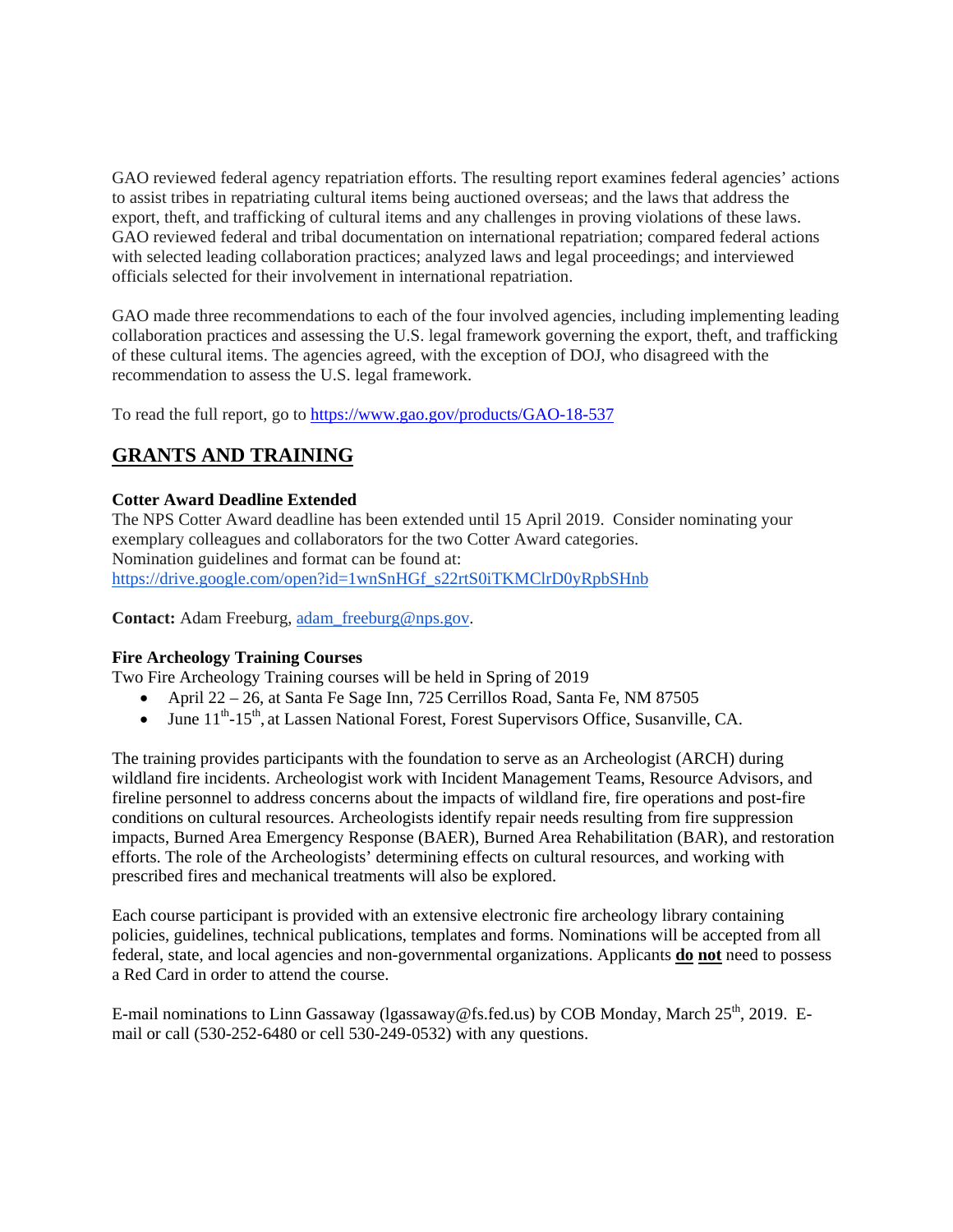# **NAGPRA for Archeologists: Methods, Dialogue, and Technologies**

The Choctaw Nation of Oklahoma, NPS National Center for Technology and Training (NCPTT), the Friends of NCPTT, and the NPS National NAGPRA Program, are partnering to offer a four-day course on the statute, regulations, requirements, and compliance aspects of the Native American Graves Protection and Repatriation Act (NAGPRA). The training will be held may 6-9, 2019.

The workshop introduces participants to the purpose and requirements of Native Americans Graves Protection and Repatriation Act (NAGPRA)**.** Classroom instruction will include discussions with NAGPRA representatives from Indian tribes who will share their responsibilities and experiences. The workshop will conclude with demonstrations of innovative technologies that can be used for documenting artifacts prior to repatriation as well as for current and future research.

**Contact:** Tad Britt, [Tad\\_Britt@nps.gov,](http://r20.rs6.net/tn.jsp?f=001w7yZwChcHW68hg_kg6FhJ3td0ZyPXWEHIUpj55EN8g4JazjeDQUlFGg9loTc3z0gZXBZG-hUOnQQBbky2Pf_yRxQHKRhA8sSvOX4t3TObJjC_3yEhPgwkHo_UFes0nUg2ktiaKc818F65eA6csvrwAKXQhbz6ljGfb6L0mLRA5u3Wob6kHVQIBGn9s8s9FI63yO_x0LTQ-s6hjccKc4ByN1QlS0RzQxH8ThpCwKAY_NnJ4i7LaqoVaD_-QKmCmfA&c=1BgoaYroUYG2xaDVzAL5RRJMIczEIGNOhBx5SOObIvc0Wd-wByX55Q==&ch=YkyeHyOVkTLCdmdJt17xPwnlDS6YqZtreFLDjdObnlfxo73TAzkwnQ==) mobile: (318) 521-5641, office: (318) 356-7444

## **2019 Park NAGPRA Training Series**

Registration is now open for NPS Park NAGPRA Program in-person and online classes about the Native American Graves Protection and Repatriation Act (NAGPRA).

## *NAGPRA in the Parks*

| April 23-25  | Webinar   | $2:00 - 5:00$ EDT each day |
|--------------|-----------|----------------------------|
| June $25-26$ | Classroom | Delaware Water Gap NRA     |
| Sept 10-11   | Classroom | Phoenix, AZ                |
| Sept 12      | Webinar   | <b>Consultation Forum</b>  |

*Tour of Online NAGPRA Resources*

May 29 Webinar 2:00 – 3:00 EDT

*A Closer Look - NAGPRA Questions from the Field* August 7 Webinar 2:00 – 3:00 EDT

For full class descriptions and to register, visit the 2019 Park NAGPRA Training Series webpage on Inside NPS at [https://sites.google.com/a/nps.gov/in2-ensure-compliance-to-preserve-and-protect](https://sites.google.com/a/nps.gov/in2-ensure-compliance-to-preserve-and-protect-places/home/nagpra/training-materials-and-eve/2019-park-nagpra-training-series)[places/home/nagpra/training-materials-and-eve/2019-park-nagpra-training-series](https://sites.google.com/a/nps.gov/in2-ensure-compliance-to-preserve-and-protect-places/home/nagpra/training-materials-and-eve/2019-park-nagpra-training-series)

**Instructor and Contact:** Mary Carroll, Chief, Park NAGPRA Program, [mary\\_carroll@nps.gov](mailto:mary_carroll@nps.gov)

#### **Roger Kennedy National Parks Fellowship Program Accepting Applications**

Applications are currently being accepted for the 2019 Roger Kennedy National Parks Fellowship Program. The graduate certificate program is offered through the Environmental Resources Policy program, Columbian College of Arts and Science, The George Washington University. It is designed for NPS leaders responsible for preservation and protection of public lands and cultural heritage.

Applications are being accepted through May 3, 2019. Interested applicants should view additional information on the 2019 Kennedy Fellowship Program announcement on the Common Learning Portal.

**Contact:** Lisa N. Matarazzo, [lisa\\_matarazzo@nps.gov](mailto:lisa_matarazzo@nps.gov)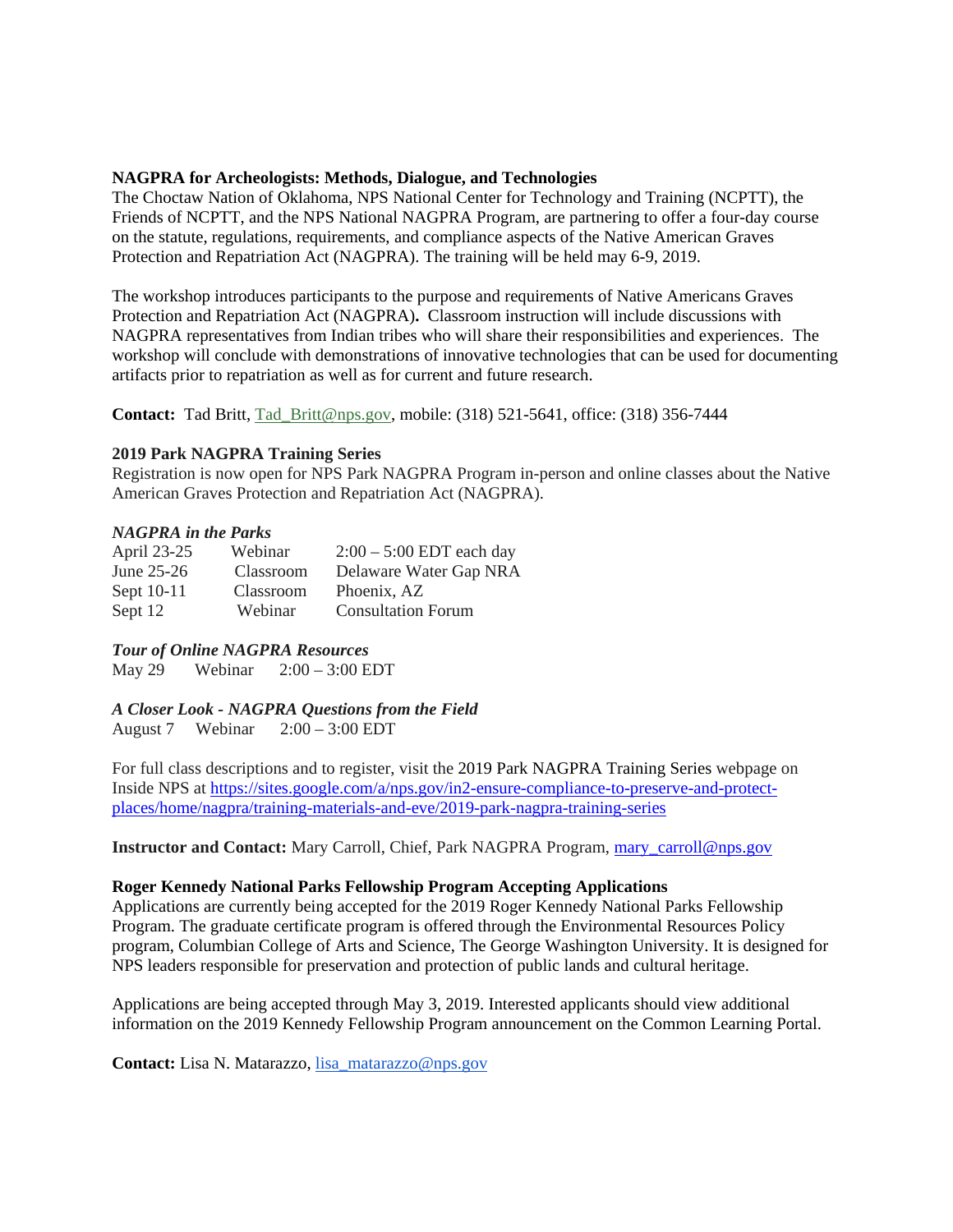## **National Park Service Offers Basic Museum Documentation Training**

The NPS is offering training in the fundamental documentation skills needed to care for NPS museum collections at the Stephen T. Mather Training Center, Harpers Ferry, WV, on June 11-13, 2019. There is no tuition; the benefitting account is responsible for travel and per diem.

# **Application Deadline:** April 15, 2019

Contact: Kathleen Byrne 304-535-6204; [kathleen\\_byrne@nps.gov](https://mail.google.com/mail/?view=cm&fs=1&tf=1&to=kathleen_byrne@nps.gov) or Kayleigh Hendley 304-535-6128; kaleigh hendley@nps.gov

# **SLIGHTLY OFF TOPIC: Your Favorite Archeology Podcasts**

By Karen Mudar

In the last E-Gram, I asked you about your favorite archeology podcasts. Here is what you told me:

Rick Pettigrew reports that *Audio News from Archaeologica* is the first and the longest-running archeology podcast, the grand-daddy of them all. The Archaeology Channel has been producing it every week since June 2001. Audio news covers archeological happenings from around the nation and around the world.

[\(https://www.archaeologychannel.org/audio-guide/audio-news\)](https://www.archaeologychannel.org/audio-guide/audio-news).

Josh Guerrero reminds us that he hosts a podcast called *15 Questions with an Archeologist*, through the NPS Southeast Archeology Center. It's an interview show that seeks to ask as many archeologists as possible the same 15 questions. These questions are designed to cover the areas in which archeologists are most often queried. They are also designed to provoke thought and commentary on our profession. <http://15questionswithanarcheologist.libsyn.com/>

Amy Broussard says, "One of my favorite podcasts is *Criminal.* The program covers true crime of all sorts. I was pleasantly surprised when they released an episode on the Effigy Mounds incident (Episode 72: Bears, Birds, and Bones). I thought it was very well done - they interview Jim Nepstad and talk about NAGPRA. Bonus - the host Pheobe's voice is remarkably calm and soothing!" (She's right!) <https://thisiscriminal.com/episode-72-bears-birds-and-bones-7-3-2017/>

(Don't forget, too, that the NPS-produced *In Effigy* deals with the same issues.)

Liz Vehmeyer writes, "The National Heritage Area Program, produced out of the Northeast office, has a podcast series *National Heritage Areas Podcast.* We currently have two "seasons" up and are working on a third. While it isn't focused on archeology per se, it does talk all things heritage and history - some episodes by topic or National Heritage Area, and some more specific to the National Heritage program." Program Manager, Peter Samuel discusses different types of arts, trails, and history programming in the country's heritage areas. Each episode dives into how heritage areas, including archeological districts, operate and work to benefit their communities.

[https://www.nps.gov/subjects/heritageareas/nha\\_podcast.htm](https://www.nps.gov/subjects/heritageareas/nha_podcast.htm)

In addition to your suggestions, here are podcasts that I found:

The NPS *Southwest Archeology Podcast* explores archeological projects and historic preservation at NPS sites in the southwest. Get a behind-the-scenes view of how NPS archeology works through interviews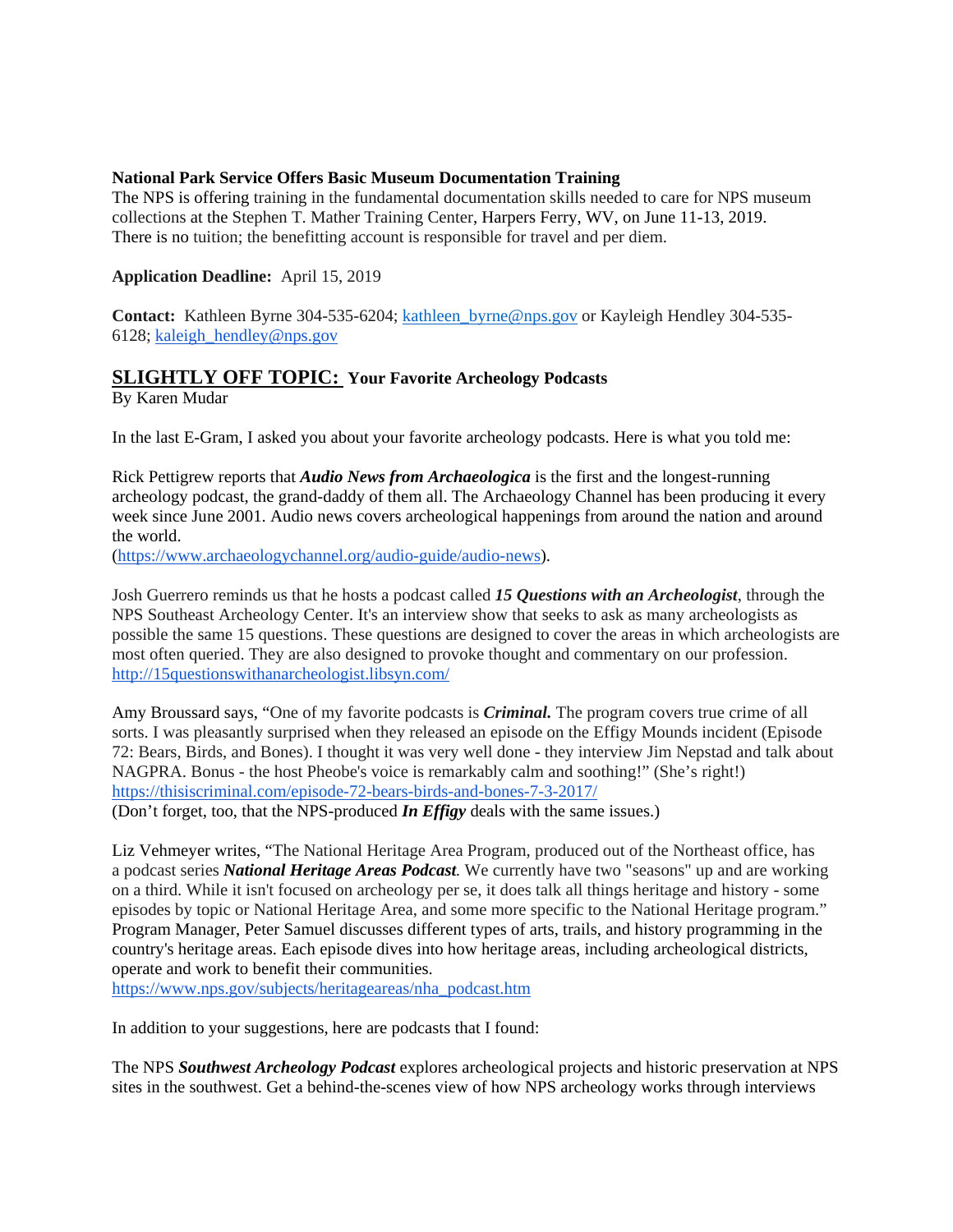with park staff, university researchers, and tribal partners. The show is produced by the Southern Arizona Office, and interviews include both NPS employees and partners. <https://www.nps.gov/orgs/1758/nps-southwest-archeology-podcast.htm>

*Mesa Verde Voices* is a podcast that connects the past with the present through stories about people, places, and agriculture in the American Southwest. As you might expect, it explores archeology and prehistory at Mesa Verde NP. Federal archeologists and land managers, in particular, will find a number of the episodes, #Visitwithrespect and Two Spirits, for example, helpful in working through challenges at their land management units.

<https://www.mesaverdevoices.org/>

*NCPTT Podcasts* is an eclectic mix of podcasts hosted on the National Center for Preservation Technology and Training. The search function doesn't seem to be working, but it is easy to scroll down through 85 podcasts on a wide variety of historic resources topics. <https://www.ncptt.nps.gov/blog/category/product-catalog/podcasts/>

The *Archaeology Podcast Network* appears to have a long evolutionary history. *CRM Archaeology Podcast* was a biweekly show that explores issues related to contract and professional archeology. It was designed to help the field and practitioners of archeology and to help new college graduates navigate the confusing world of contract archeology. In 2014 the *CRM Archaeology Podcast* was rolled into the newly formed *Archaeology Podcast Network (APN)* They say, and it appears to be true, that they have an amazing back catalogue of content. <https://www.archaeologypodcastnetwork.com/>

*Naked Archeology* is hosted by any one of the Naked Scientists. Based at Cambridge University's Institute of Continuing Education (ICE), the Naked Scientists are a team of scientists, doctors and communicators whose passion is to help the general public to understand and engage with the worlds of science, technology and medicine. Created and launched in 2001, the Naked Scientists was one of the first podcasts to exist and is now one of the world's most popular science shows. And, if you would like to hire a Naked Scientist to appear at an event or deliver a live show at your venue, you can! <https://www.thenakedscientists.com/podcasts/archive/naked-archaeology>

Despite the name, *Archeological Fantasies* tackles serious subjects. Join Sara Head, Ken Feder and Jeb Card as they explore the wild world of pseudoarcheology. They look critically at topics ranging from Transoceanic travelers, Ancient Aliens, and Vikings in America, to archaeological evidence of Big Foot. <https://archyfantasies.com/tag/podcast/>

There are a surprising number of *TED Talks* on aspects of prehistory and archeology. Sarah Parcak, who has been using satellite imagery to identify looting, among other features, has give several TED talks, which are available**.**

<https://www.ted.com/talks?sort=newest&topics%5B%5D=archaeology>

In honor of Women's History Month, here are a few podcasts for and about women archeologists:

*Women in Archaeology* is produced by (surprise!) women, but doesn't focus exclusively on women. Podcast content is quite eclectic, ranging from earthy and informal discussions among women archeologists, to more formal presentations about pioneering female archeologists. <https://womeninarchaeology.com/>